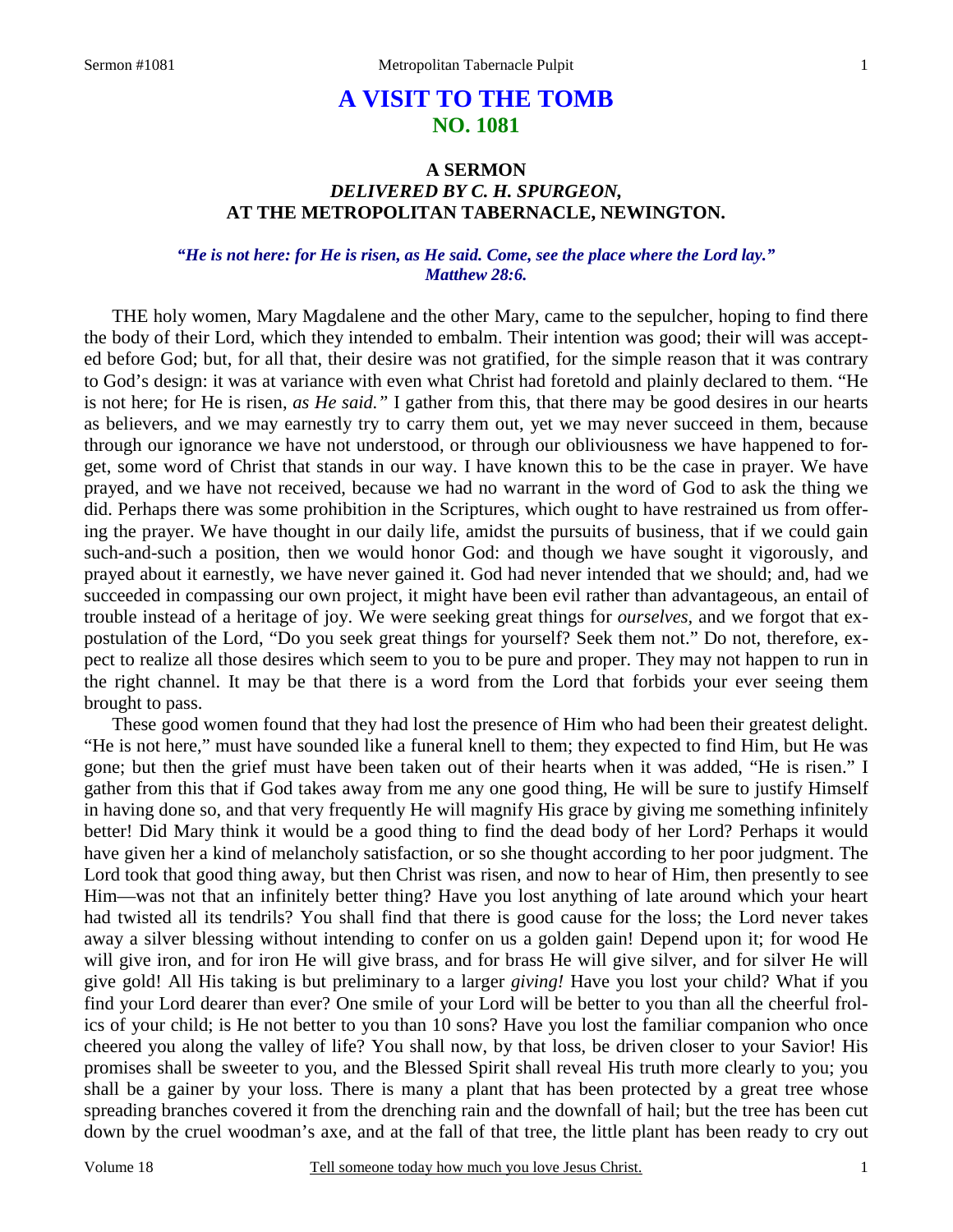for fear! Henceforth it will remain unprotected; not so! These sad bodings quickly vanish, for now the sun has come upon it as it never came before, and the dews have fallen more plenteously, and the rain has penetrated to its roots; and the little tender plant springs up to a stature it could never otherwise have known, seeing it was dwarfed by the comfort it enjoyed! You shall find that full many of the comforts taken from you were drawbacks to your high culture, and in the absence of them you shall get an abundant compensation, a tenfold blessing! "He is not here"—that is sorrowful; but, "He is risen"—this is gladsome! Christ, the dead one, you cannot see; you cannot tenderly embalm that blessed body; but Christ, the living one, you shall see! And at His feet you shall be able to prostrate yourself, and from His lips you shall hear the gladsome words, "Go, tell My brethren that I am risen from the dead"! That lesson may be worth your remembering! If God applies it to your soul, it may yield you rich comfort! Should the Lord take away one joy from you, He will give you another and a better one; "He does not afflict willingly, nor grieve the children of men." You never without intending their real good, deny your children any pure gratification. How many of you have a way, when you put your child into a little selfdenial, of making it up to him again so that he is no loser by it? And your heavenly Father will deal quite as gently and tenderly with you, *His* children!

With these two preliminary remarks, we proceed to our text itself. And it may be well to say that some of us have been, this afternoon, to the funeral of a dear friend and deacon of this church; and as such, the thoughts that stir in our breasts, and the words that will flow from our lips this evening would be more appropriate if the open grave were before us. Let us stand there in imagination, and conceive, if you will, even yonder bell—though it often hinders our devotions so that I wonder why any Christian people need annoy other Christian people with it—to be a funeral knell for us. Let it help to bear us on the wings of sound to the grave, so that we may the better realize the position in which these meditations will be congruous to the occasion.

The text contains, first of all, *an assurance;* and secondly, *an invitation.* First, an assurance; "He is not here, for He is risen"; secondly, an invitation: "Come, see the place where the Lord lay."

**I.** The assurance—"He is not here, for He is risen."

Jesus Christ has really RISEN FROM THE DEAD. Though superficial scholars have tried to prove that this well-attested *fact* is but a fabulous myth, there is not one doctrine of holy writ which has not been, in like manner, spirited away. At first they denied out and out that such things ever happened, and said that they were a pure invention; but afterwards, when abundant evidence was brought to prove a resurrection, this gross incredulity gave place to a more refined skepticism. Yet beyond a doubt it can be shown that there is as much evidence for the resurrection of Christ as for any fact in history! There is probably no fact in history which is so fully proven and corroborated as the fact that Jesus of Nazareth, who was nailed to the cross and died, and was buried, did rise again! As we believe the histories of Julius Caesar; as we accept the statements of Tacitus, we are bound on the same grounds, even as historical documents, to accept the testimony of Matthew, Mark, Luke, and John—and of those persons who were eye-witnesses of His death, and who saw Him after He had risen from the dead. That Jesus Christ rose from the dead is not an allegory and a symbol, but a reality! There He lay dead—friend or foe to witness; a corpse fit to be committed to the grave. Handle Him and see. It is the very Christ you knew in life. it is the very same! Look into those eyes; were there ever such eyes in any other human form? Behold Him! You can see the impress of sorrow on His face; was there ever any visage so marred as His, any sorrow so real in its effects? That is the Emperor of Misery, the Prince of all Mourners, the King of Sorrow! There He lies, unmistakably the same. Now, mark the nail prints; there went the iron through those blessed hands, and there His feet were pierced; and there is the gash that found out the pericardium, and divided the heart; and brought forth the marvelous blood and water from His side! It is He, the same Christ! And the holy women lifted limb by limb, and wrapped Him in linen, and put the spices about Him, such as they had brought in their haste. And they lay Him down in that place—in that new tomb.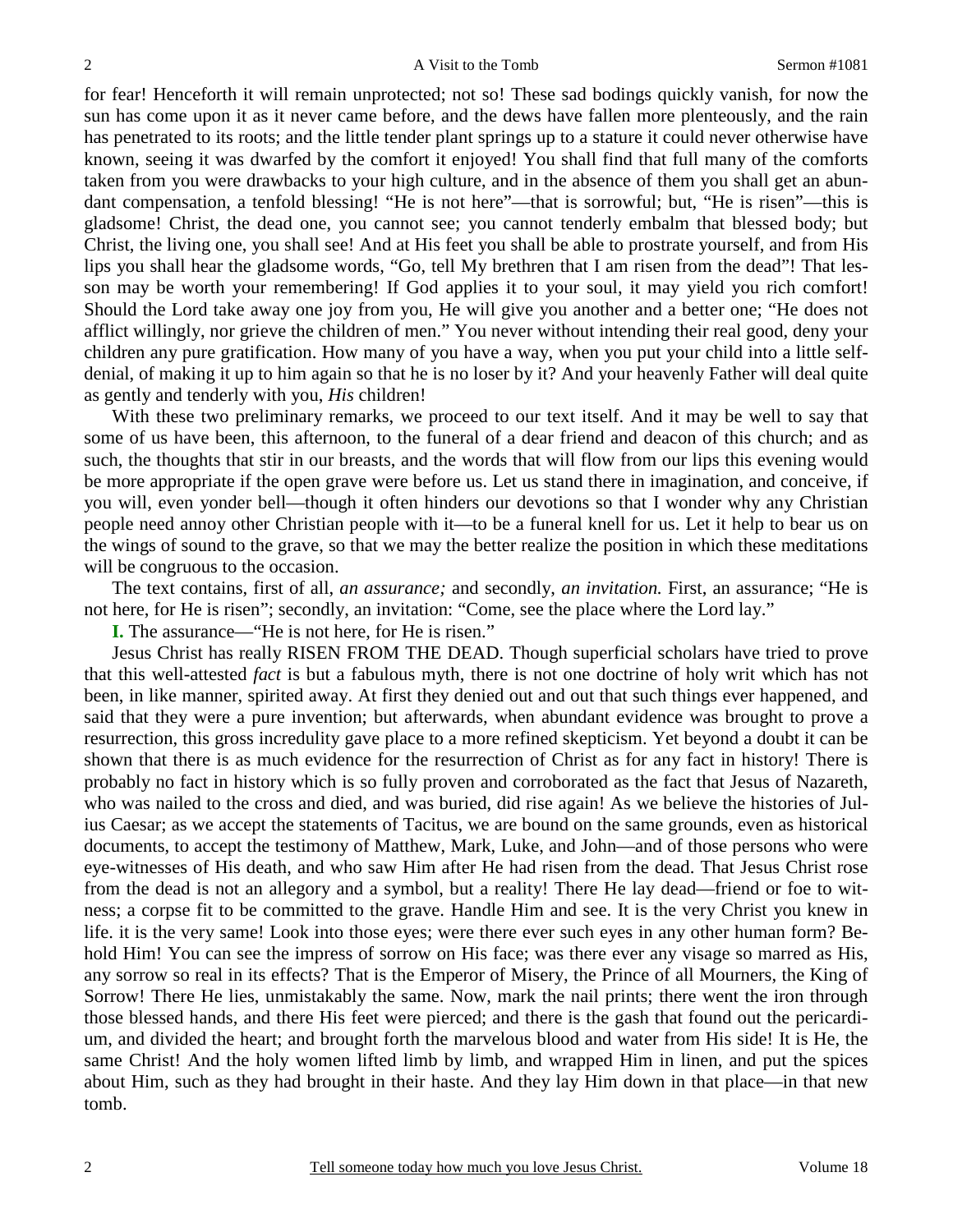#### Sermon #1081 A Visit to the Tomb

3

Now, let it be known and understood that our faith is that those very limbs that lay stiff and cold in death, became warm with life again; that the very body with its bones, and blood, and flesh which lay there, became again instinct with life, and came forth into a glorious existence! Those hands broke the piece of honeycomb, and the fish in the presence of the disciples; and those lips partook of the same. And He held out those wounds, and said, "Reach here your finger, and put it into the print of the nails." And He bared His side, the same side, and said, "Reach here your hand, and thrust it into My side and be not faithless, but believing." He was no phantom, no spectra! As He Himself said, "A spirit has not flesh and bones as you see I have." He was a real man as much *after* the resurrection as He had been before! And He is real man in glory now, even as He was when here below! He has gone up—the cloud has received Him out of our sight. The same Christ who asked Peter, "Do you love Me?"—the same Jesus who said to all His disciples, "Come and dine"—a real man has really risen from a real death into a real life! Now we always need to have that doctrine stated to us plainly, for though we believe it, we do not always *realize* it, and even if we *have* realized it, it is good to hear it again so as to let our minds be confirmed about it. The resurrection is as literal a fact as any other fact stated in history, and is so to be believed among us. "He is not here: for He has risen."

Pursue the narrative, beloved, and you will see that when our Lord Jesus Christ had risen on that occasion, being quickened from the slumbers of death, it was not only true that He had *really* risen from the sepulcher, but He had risen in order to His being further raised up in His ascension into the glory which He now possesses at the right hand of the Father! When He had burst the iron bonds of the grave, the disciples had this for their consolation—that He was now beyond the reach of His enemies. During the few days that our Lord lingered, none of His enemies attempted to do Him harm; against Him not a dog dare move his tongue! We can scarcely tell why, but so it was; there seemed to be a remarkable acquiescence in the minds of all His foes during the time in which He sojourned among His people below. He was beyond the reach of His enemies; they could hurt Him no more. And it is so now! He is not here, in another sense, and He is now beyond the reach of all His malignant adversaries. Does not this cheer you? It does me. Now no Judas can betray the Master to be seized by Roman guards; no Pilate can now take Him, and bribe justice, and give Him over to be crucified though he knows Him to be innocent! No Herod can now mock Him with his men of war; no soldiers can now spit in His dear face; now none can buffet Him, or blindfold Him, and say to Him, "Prophesy who it is that struck You!" The head, the dear majestic head of Jesus can never be crowned with thorns again, and the busy feet that ran on errands of mercy can never be pierced by the nails any more! Men shall no longer strip Him naked, and stand and exult over His agonies; He is gone beyond their reach! Now they may rail and seek to spite Him through His *people* who are the members of His body; now they may rage, but God has set Him at His own right hand, and He is inaccessible to their malice! It comforts me, just as I think it would comfort the soldier in the day of battle when he saw the fight going very hard, to feel that the commander whom he loved was out of bullets' range. "There," he would say, "you may strike us as you will; the bullets may rain red death through our ranks, but our commander-in-chief, upon whom all the conflict hangs, is safe."

Oh, blessed are those words, and blessed was the pen that wrote them, and blessed was the Spirit who dictated them—"Wherefore God also has highly exalted Him, and given Him a name which is above every name; that at the name of Jesus every knee should bow, of things in heaven, and things in earth, and things under the earth; and that every tongue should confess that Jesus is Lord to the glory of God the Father"! It matters not, dear brothers and sisters, what becomes of us poor common soldiers; we feel as if our being slandered, our being disgraced, our being persecuted, our being put to death would not matter the turn of a straw in view of the momentous issues, as long as our beloved Master that once was crowned with thorns is crowned now with glory! And so long as He who stood at Pilate's bar to be condemned now sits on His Father's throne, waiting till He shall come to judge the princes and kings of the earth, it matters not what we suffer for Him!

With regard to our Lord's not being here, but having risen, it should console us to think that He is now beyond all pain, as well as beyond all personal attack. I comforted myself in thus reflecting of our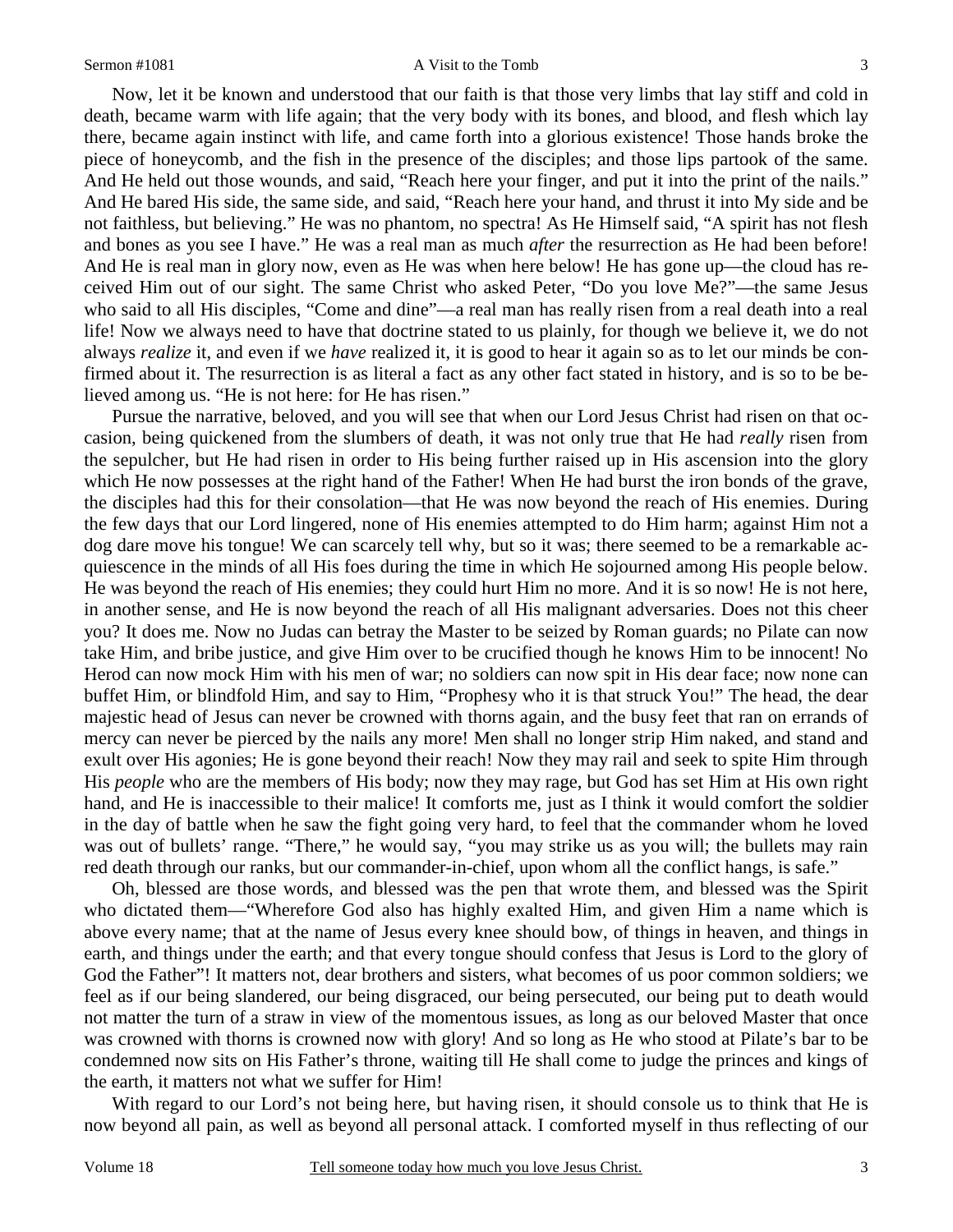friend who is lately deceased. He was struck, as many of you know, with sudden paralysis, and he had lain so some six weeks. If it had pleased God, he might have lain six years, or 16 years, and it would have been a very painful thing to see him with life still in the body, but with a mind sorely darkened. We are thankful—I feel personally grateful to God, that our friend has fallen asleep; that he has escaped from the miseries of this present evil life. But how much more grateful ought we to be concerning our dear Lord, whom our soul loves! Oh, can you bear to think of Him, that He had not where to lay His head? Who among us would not have left his couch to give Him a night's rest? Yes, and have forsworn the bed forever if we might have given Him soft repose! Would we not, ourselves, have fallen to the hillside, and been there all night till our head was wet with dew, if we might have gained rest for Him? He is worth 10,000s time 10,000s of us, and did it not seem as if it were too much for Him to have to suffer—to be homeless and houseless? He was hungry, brothers and sisters! He was thirsty! He was weary! He was faint! He suffered our sicknesses; we are told that He took them upon Himself. Often had He heartache; He knew what "cold mountains and the midnight air" were to chill the body, and He knew what the bleak atmosphere and bitter privation were to freeze the soul! He passed through innumerable griefs and woes; from the first blood-shedding at His birth, down to the last blood-shedding at His death, it seemed as if sorrow had marked Him as her peculiar child. Always was He troubled, tempted, vexed, assailed, assaulted, molested by Satan, by wicked men, and by the evils that are without! Now there is no more of that for Him, and we are glad that He is not here for that reason. He is no child of poverty now! There is no carpenter's shop for Him now! No longer for Him is the smock frock of the peasant, woven from the top throughout; no longer the mountainside and heather for His resting place; no more jeering crowds around Him, now! No stones to stone Him, now! No sitting at the well, weary and saying, "Give Me a drink." There is no longer a need that He should be supplied with food when He is hungry. No more, brothers and sisters, scourging and flagellations! No more will He give "His back to the smiters, and His cheeks to them that plucked off the hair." No piercing His hands and His feet, now! No burning thirst upon the bloody tree—no cry of, "Eloi, Eloi, lame sabacthani!" God's waves and billows went over Him once, but no more can they assail Him! He was brought into the dust of death, and His soul was once exceedingly sorrowful—now He is beyond all that! The sea is passed, and He has come to the Fair Havens where no storms can beat upon Him; He has reached His joy! He has entered into His rest, and He has received His reward! Brothers and sisters let us be glad about this! Let us enter into the joy of our Lord! Let us be glad because He is glad; happy because He is happy! Oh that we might feel our hearts leaping within us though we, for a little while longer, are on the field of battle, because He is clean gone from it, and now is acknowledged and adored King of kings, and Lord of lords!

The fact that our Lord has risen has not only these consoling elements about it with reference to Him, but we must remember that it is the guarantee to every one of us who believe in Him, of our own resurrection! The apostle, in the first epistle to the Corinthians, makes the whole argument for the resurrection of the body hinge upon this one question—did Christ rise from the dead? If He did, then all His people must rise with Him! He was a *representative* man, and as the Lord our Savior rose, so all His followers must! Settle the question that Christ rose, and you have settled the question that all who are in Him, and conformed to His image must rise, too!

As for ourselves, it is certain that we, as believers in Jesus, if we shall die, and be put into the grave, will be fed upon by the worms; we will go back to mother earth and mold; for my part, I would never wrap the body in lead, or do it up in any way that would keep it from melting back speedily to the earth from which it came. It seems fittest and holiest to let it speedily mold back to its native dust. But here is the appointed issue: no matter what becomes of that dust, and through what transitions it may pass, the roots of trees may drink it up in this form! It is also true it may turn to grass and flowers to be fed upon by beasts! The winds may waft it thousands of miles away, atom from atom; bone may be scattered from its bone, but as surely as the Savior rose, we shall rise, too! We say not that each actual particle of this flesh shall rise—it is not necessary for the identity of the body that it should be so, but still, the body shall be identical, and the same body that is sown in the earth shall rise again from the earth in a beauty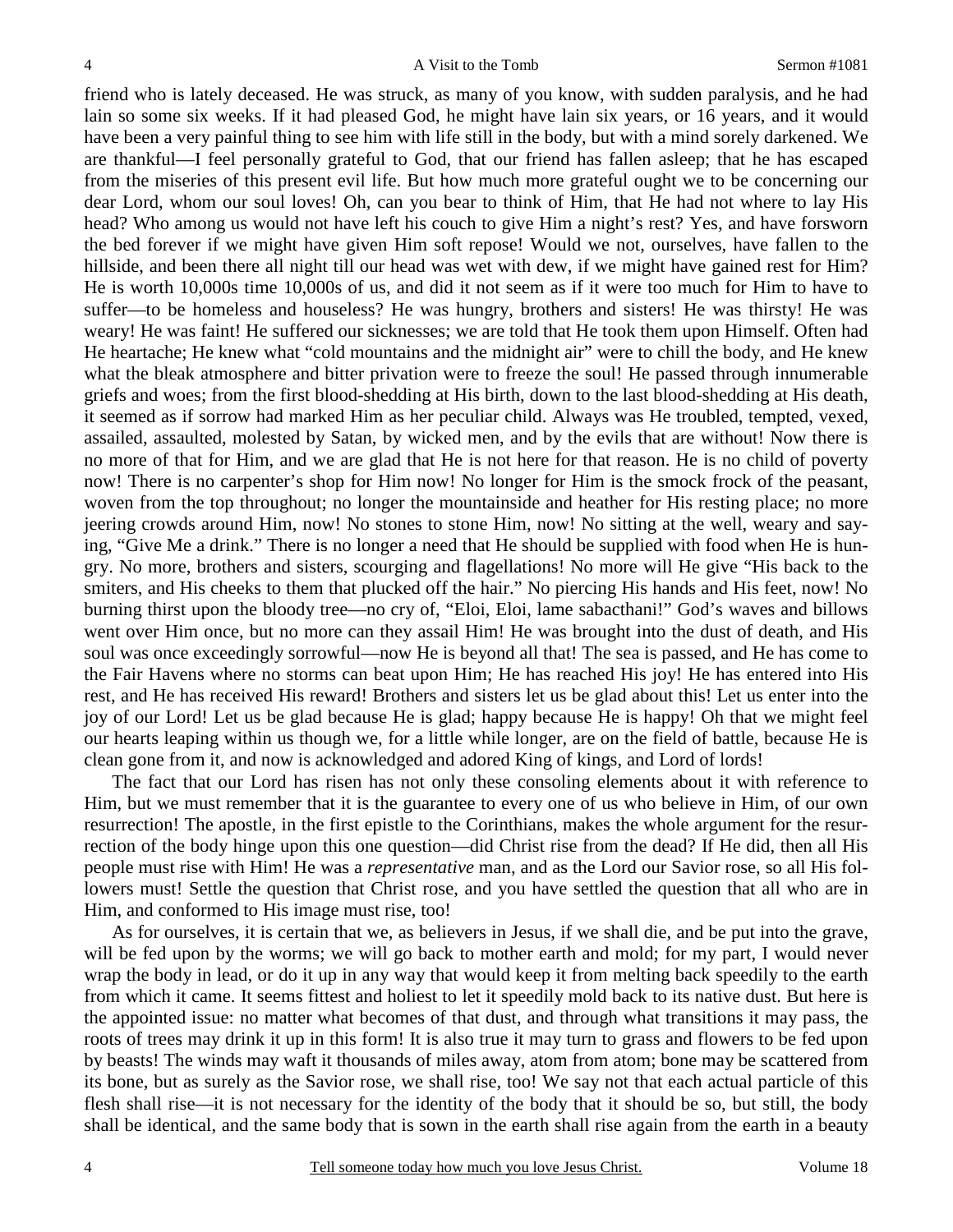#### Sermon #1081 A Visit to the Tomb

5

and a glory of which we know but little as yet—be assured of it! That body of the dear child of God to which you bade farewell some years ago shall rise again! Those eyes that you closed—those very eyes—shall see the King in His beauty in the land that is very far off; those ears that could not hear you when you spoke the last tender word—those ears shall hear the eternal melodies! That heart that grew stone cold and still when death laid his cold hand upon the bosom, shall beat again with newness of life, and leap with joy amidst the festivities of the home-bringing, when Christ the Bridegroom shall be married to His church, the bride! That same body! Was it not the temple of the Holy Spirit? Was it not redeemed with blood? Surely it shall rise at the trumpet of the archangel, and at the voice of God! You can be sure of this! Be sure of it; sure for your friend, and sure for yourself! And fear not death! What is it? The grave is but a bath wherein our body, like Esther, buries itself in spices to make it sweet and fresh for the embrace of the glorious King in immortality! It is but the wardrobe where we lay aside the garment for a while; it shall come forth cleansed and purified with many a golden spangle on it which was not there before! It was a work garment when we took it off—it will be a Sunday robe when we put it back on, and it will be fit for Sunday wear! We may even long for evening to undress, if there is to be such a waking, and such a putting on of garments in the presence of the King!

Further—not to linger too long on any one thought, let us remember that our Lord's not being here, but having risen, has in it this consolatory thought that He has gone where He can best protect our interests. He is an advocate for us! Where should the advocate be but in the King's court? He is preparing a place for us. Where should He be who is preparing a place but there—making it ready? We have a very active adversary who is busy accusing us; is it not well that we have one who can meet him face to face, and put the accuser of the brethren to silence? I think if Christ were here at this very moment in proper person, we would be inclined to say to Him, "good Master, You can serve us well here; Your going about to heal the sick, and teach the ignorant is very blessed, and we love to see You. The vision of Your face makes earth heaven to us; but still, our great interests demand Your absence, for, good Lord, our prayers need someone to present them at the throne. As one by one our prayers go up to heaven, we would not have You here, and send them away to a place where You are not. Besides, where the enemy goes to accuse, we need You there to defend; and since our best heritage is up above, we need a keeper who shall preserve it for us. Good Master, it is expedient that You go away." We have not to say that to Him, for He is gone, and if ever the one Christ was of double value; if ever the advantage of His position enhanced the value of His services—it is now that He is in heaven! He would be precious here, but He is more precious there! He is doing more for us in heaven than it could have been possible for Him to do for us here below, as far as our finite intelligence can judge, and as truly as His infinite wisdom can pronounce! Meanwhile His absence is well-compensated by the presence of His Holy Spirit, and His presence there is well consecrated by His personal administration of sacred service for our sake. All is well in heaven, for Jesus is there! The crown is safe, and the harp is secure, and the blessed heritage of each tribe of Israel all secure, for Christ is keeping it! He is, to the glory of God, the representative and preserver of His saints!

And does not this truth of God, that Christ is not here, but is gone, fall upon our ears with a sweet force as it compels us to feel that this is the reason why our *heart* should not be here? "He is not here." Then our heart should not be here! When this text, "He is not here," was first spoken, it meant that He was not in the grave. He was somewhere on earth; but now He is not here at all! Suppose you are very rich, and Satan whispers to you, "These are delightful gardens; this is a noble mansion, take your ease"? Reply to him, "But He is not here; He is not here; He is risen, therefore I dare not put my heart where my Lord is not." Or, suppose your family makes you very happy, and as the little ones cluster around you and sit around the fireside, your heart is very glad; and though you have not much of this world's goods, yet you have enough, and you have a contented mind. Well, if Satan should say to you, "Be well content, and make your rest here." Say to him, "No, He is not here, and I cannot feel that this is to be my abiding place. Only where Jesus is can my spirit rest." And have you lately begun in life? Has the marriage day scarcely passed? Are you just now beginning the merry days of youth, the sweet enchantment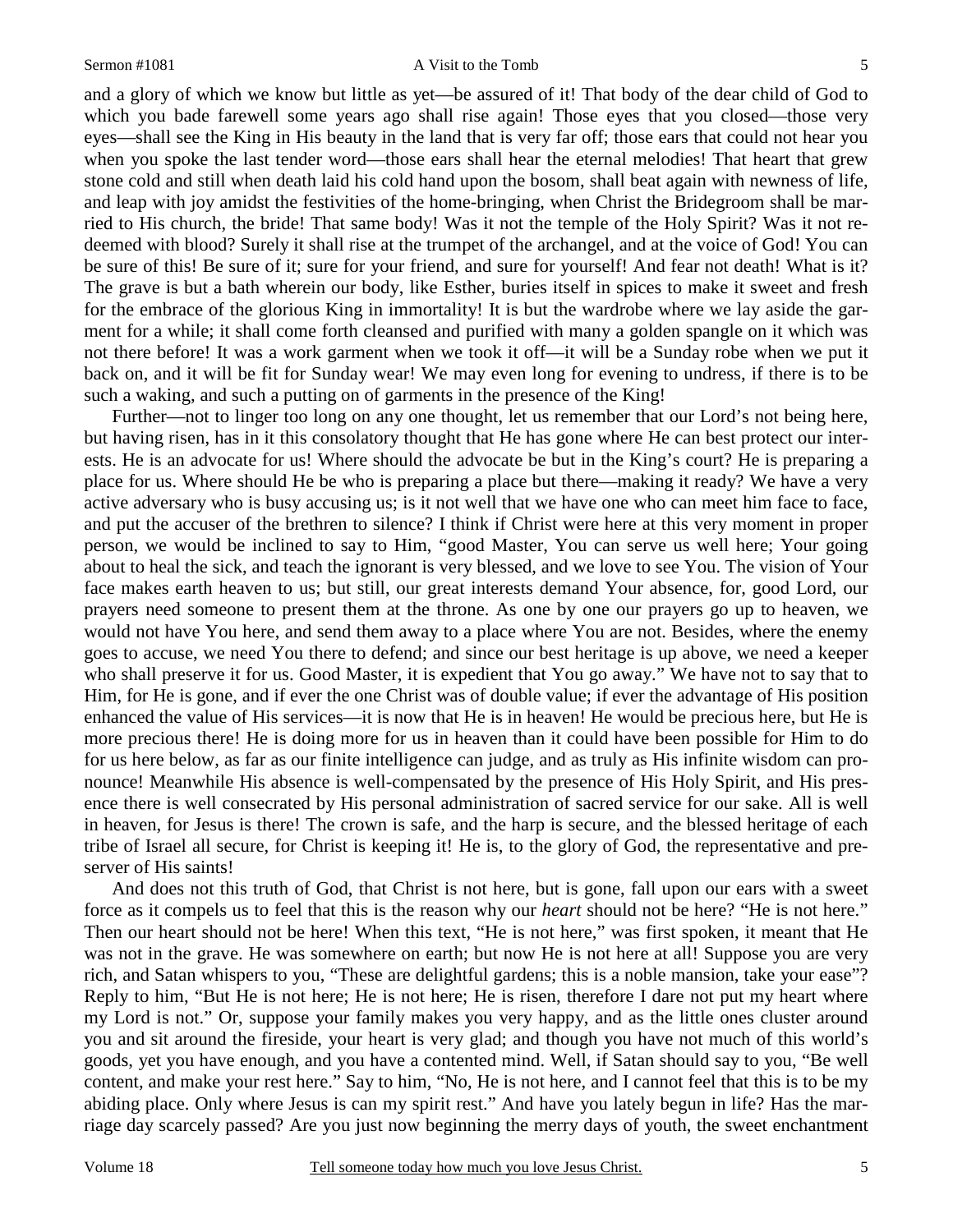of this life's purest joy? Well, delight yourself, but still remember that He is not here, and therefore you have no right to say, "Soul, take your ease!" Nowhere on earth is Christ, and therefore nowhere on earth may our heart build her nest. Nowhere! No, not in the high places, or in the quiet resting places! Not in the garden of nuts, or in the beds of spices. Not in the tents of Kedar, or between Solomon's curtains. Not even at His sacramental table, nor yet among the means of grace is Christ bodily, actually present. So we will take the sweetness of all, and the spiritual good there may be in all outward means, but still they shall all point us *upward—*they shall all draw us away! As the sun exhales the dew, and attracts it upward towards heaven, so shall Christ magnetize and draw our hearts away, and our thoughts up, and our longings up, and our whole spirits up—towards Himself! "He is not here." Then why should *I* be here? Oh, get up, my soul! Get up and let all your sweetest incense go towards Him who "is not here, for He is risen."

**II.** I must leave that point and come, with a few words, to speak upon the second point which is AN INVITATION. "Come, see the place where the Lord lay."

Not, beloved, that I am going to take you to Joseph of Arimathea's tomb; about that I shall not speak much. But I think *any* tomb might suffice to point the same sacred moral. I felt this afternoon, while I stood by the open grave in Norwood Cemetery, as though I heard a voice saying, "Come, see the place where the Lord lay." It does not matter much to us about the precise spot. He lay in the *grave*—that is the prominent fact that preaches to us a pithy sermon. Any grave may well suit our purpose. In the little town of Campodolcino I once realized the tomb of Christ very vividly in an affair which had been built for Catholic pilgrims. I was upon the hillside, and I saw written upon a wall, these words, "And there was a garden." It was written in Latin. I pushed open the door of this garden; it was like any other garden, but the moment I entered, there was a sign with the words, "And in the garden there was a new tomb." Then I saw a tomb which had been newly painted, and when I came up to it, I read on it, "A new tomb wherein never man lay." I then stooped down to look inside the tomb, and I read in Latin the inscription, "Stooping down, he looked, yet went he not in." But there were the words written, "Come, see the place where the Lord lay." I went in, and I saw there, engraved in stone, the napkin and the linen clothes laid by themselves; I was all alone, and I read the words, "He is not here, for He is risen," engraved on the floor of the tomb. Though I dread anything scenic and histrionic and popish, yet certainly I realized very much the reality of the scene—as I have this afternoon in standing before the open tomb. I felt that Jesus Christ was really buried, really laid in the earth, and has really gone out of it. And it is good for us to come and see the place where Jesus lay.

Why should we see it?

Well, first, that we may see how condescending He was that ever *He* should lay in the *grave*. He who made heaven and earth lay in the grave! He who gave light to angels' eyes lay in the darkness three days! He slept in the darkness there. He, without whom was not anything made that was made, was given up to death, and lay a victim of death there! Oh, wonder of wonders! Marvel of marvels! He who had immortality and life within Himself, yields Himself up to the place of death! "Come, see the place where the Lord lay," in the next place, to see how we ought to weep over the sin that laid Him there. Did I make the Savior lie in the grave? Was it necessary that before my sin could be put away, my sweet Prince, whose beauties enchant all heaven, must be chill and cold in death, and actually be laid in the tomb? Must it be so? O you murderous sins! You murderous sins! You cruel and cursed sins! Did you slay my Savior? Did you tear apart that tender heart? Could you never be content until you had led Him to His death, and laid Him there? Oh, come and weep as you see the place where the Lord lay!

"Come, see the place where the Lord lay," that you may see where *you* will have to lie unless the Lord should come on a sudden. You may take the measure of that tomb, for that is where you will have to repose; it does us good to remember, if we have great estates, that six feet of earth is all that will ever be our permanent freehold. We shall have to come to it; that solitary mound with two spears' length of level ground—

*"Princes, this clay must be your bed,*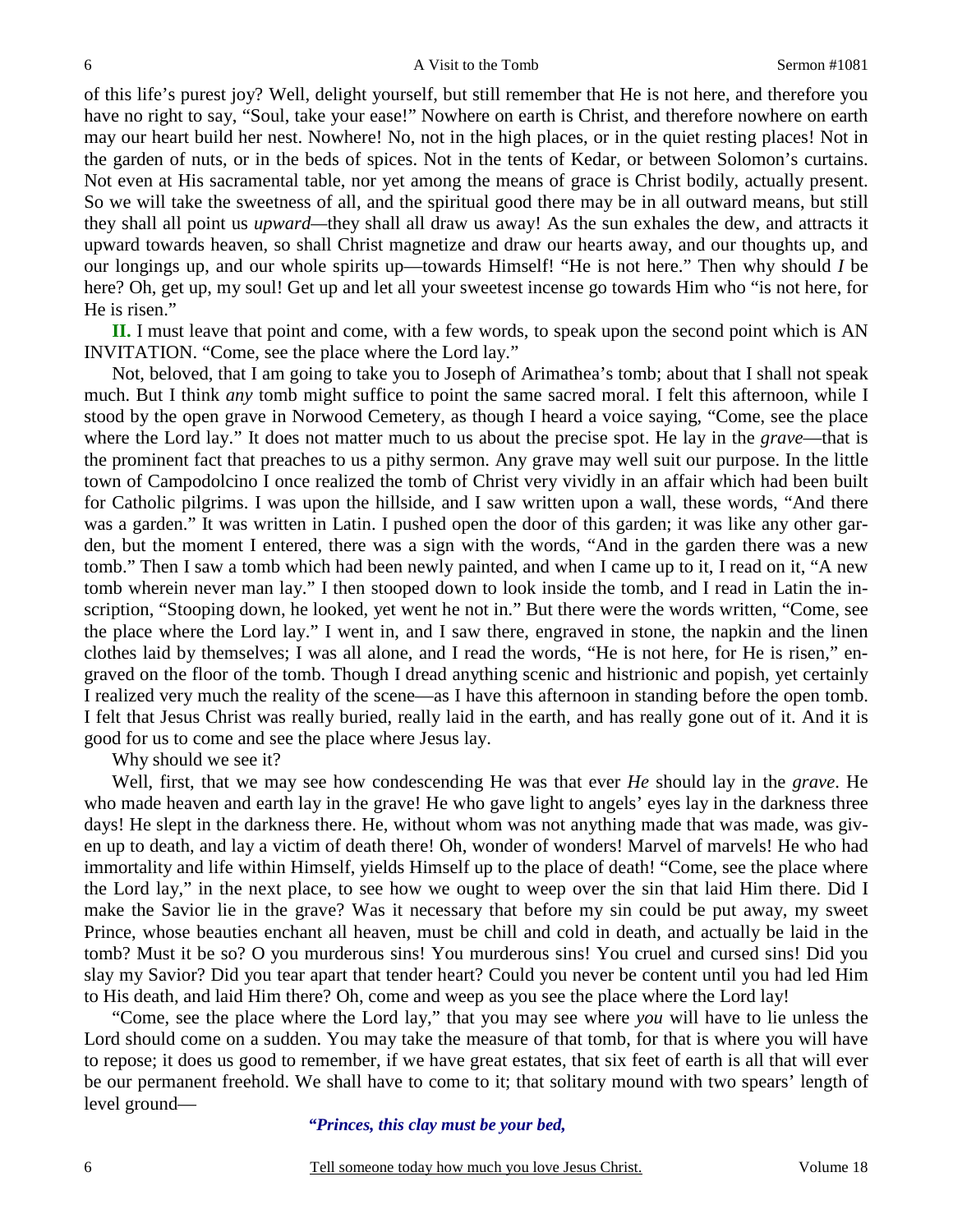7

### *In spite of all your towers! The tall, the wise, the reverent head Must lie as low as ours."*

There is no discharge in this war. To the dust we must return. So, "Come, see the place where the Lord lay" to see that *you* must lie there, too. And then, "Come, see the place where the Lord lay," to see what good company you will have there! That is where Jesus lay—doesn't that comfort you?—

> *"Why should the Christian fear the day That lands him in the tomb? There the dear flesh of Jesus lay, And left a long perfume."*

What more appropriate chamber for a prince's son to go to sleep in than the prince's own tomb? There slept Emmanuel! There, my body, you may be well content to sleep, too! What more royal couch can you desire than the bosom of that same mother earth where the Savior was laid to rest for a while? Think, beloved, of the 10,000s of saints that have gone that way to heaven! Who shall dread to go where all the flock have gone? You one poor timid sheep, if you, alone, had to go through this dark valley, you might well be afraid, but oh, in addition to your Shepherd who marches at the head of all the flock, listen to the footsteps of the innumerable sheep that follow Him! And some were very dear to you, and fed in the same pasture with you; do you dread to go where they have gone? No, see the place where Jesus lay to see what good company is to be had, though it may seem to be in a dark chamber.

 "Come, see the place where the Lord lay," to see that you cannot lie there long. It is not the place where Jesus *is!* He is gone, and you are to be with Him where He is! Come and look at this tomb. There is no door to it; there was one—it was a huge rock, a monstrous stone, and none could move it. It was sealed. Can you see how they have set the stamp of the Sanhedrim, the stamp of the law upon the seal to make it sure that none should move it? But now, if you will go to the place where Jesus lay, the seal is broken, the guards are fled, the stone is gone! Such will your tomb be! It is true they will cover you up, and lay on the sods of green turf, but if you are wise you will prefer these things to the heavy slabs of stone they sometimes lay upon the dead. That sweet mound, with here and there a daisy like the eye of earth looking up to heaven asking mercy, or smiling in joy of expectation—there, there will you sleep! But just as in the morning you do but open your eyes, and the curtains are opened, and you come forth, none standing in your way, to do the labor of the day, so when the trumpet of the resurrection sounds, you will rise out of your bed in perfect liberty, none hindering you, to see the light of the day that shall go no more down forever! You have nothing to confine you! Bolt and bar there are none! Guard and watchman none! Stone and seal none! "Come see the place where Jesus lay." I would not care to go to bed in a prison where there stood a guard with his iron key to fasten me in; but I am not afraid to go to sleep in the chamber out of which I can come at the morning's call a perfectly free man! And such are you, beloved, if you are a believer! You come to lie in a place that is open and free; a fit slumbering place for the Lord's free men! "Come, see the place where the Lord lay," in order to celebrate the triumph over death. If Miriam sang at the Red Sea, we also may sing at Jesus' tomb; if she said, "Sing unto the Lord, for He has triumphed gloriously," shall not we say the same? If all the hosts of Israel went out with her; the women with dances, and the strong men with their voices in the song, so let all Israel go forth this day and bless and praise the Lord, saying, "O death, where is your sting? O grave, where is your victory?" The place where Jesus lay has told us that—

# *"Vain the watch, the stone, the seal! Christ has burst the gates of hell."*

Now let us sing unto Him, and give Him all the praise.

I was thinking to say to you, beloved, let us come and see the place where Jesus lay to weep there *for our sins.* Let us come and see the place where Jesus lay to die there *to our sins.* Let us come and see the place where Jesus lay to be buried there with Him. Let us come and see the place where Jesus lay to rise from that place to newness of life, and find our way through resurrection-life into the ascension-life in which we shall sit in the heavenly places, and look down upon the things of earth with joyous contempt,